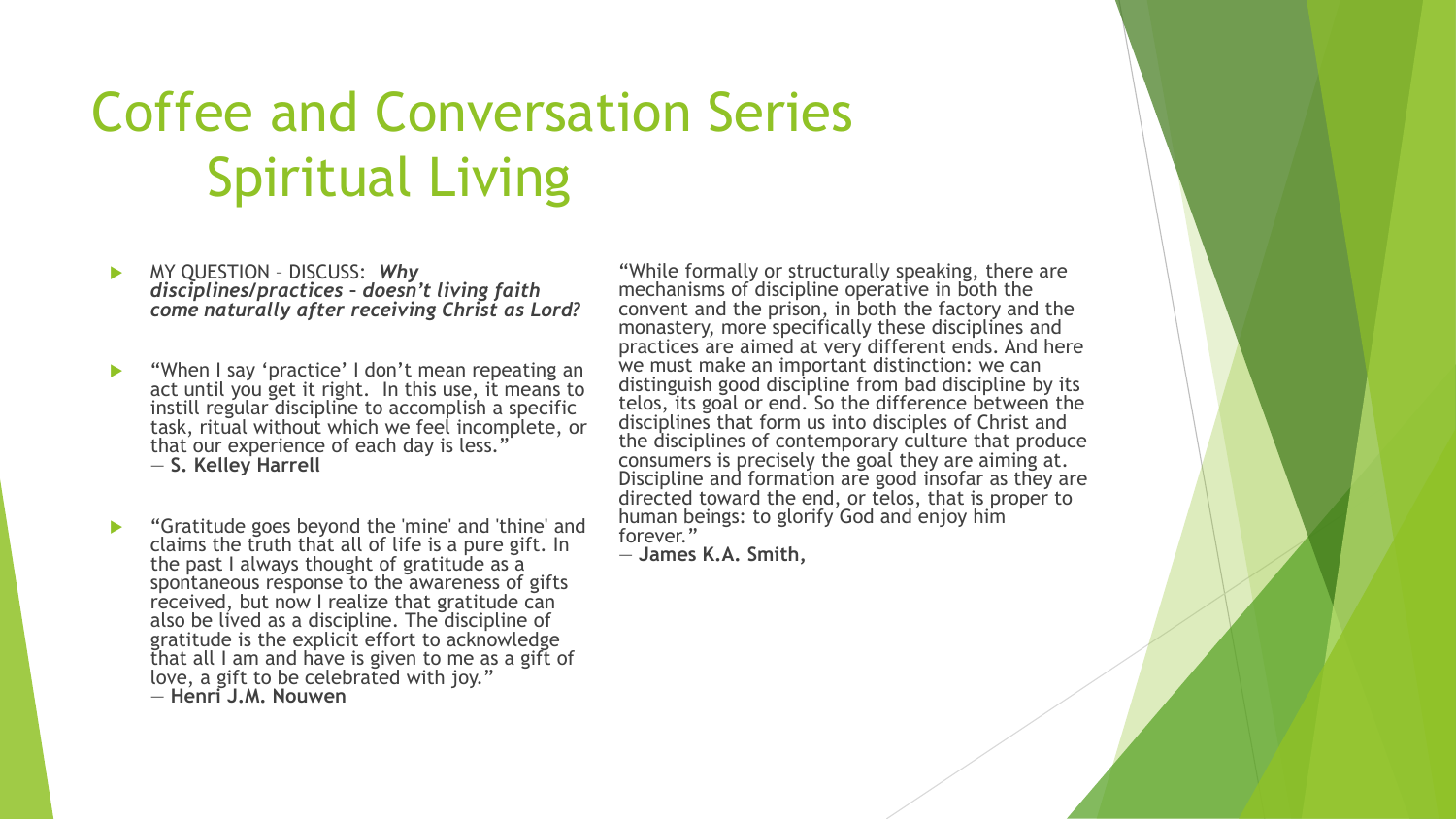# Coffee and Conversation Series Spiritual Living - Practices

- What are some of the 'practices' you now follow in your life?
- How long have you followed these 'practices'?
- Did someone teach them to you, or did you master them yourself?
- Have you ever changed those 'practices' during your life time? Why?
- Are there 'practices' that you tried and abandon?
- Do these 'practices' enrich your life or hinder/burden you?
- Have you shared these 'practices' with another? Shared with them how they have benefitted/enriched your life?
- Have you adopted a 'practice' suggested by another person? What has been your experience?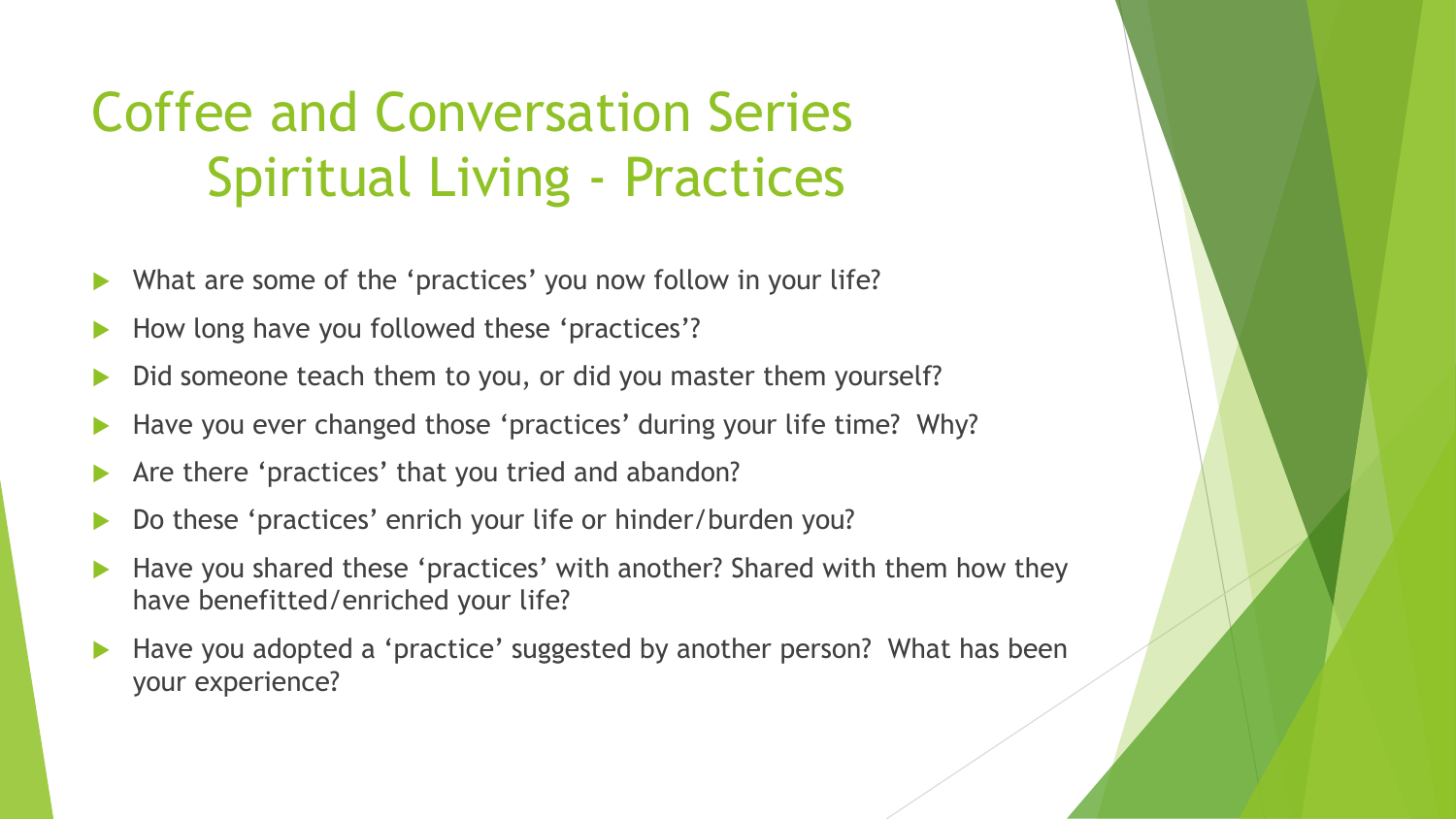#### A Spiritual Discipline/Practice Is……

A spiritual discipline is any regular and intentional activity that establishes, develops, and nourishes a personal experience with God in which we allow ourselves to be transformed.

- A spiritual discipline has both vertical and horizontal dimensions. The discipline/practice opens a door to God and, as such, it leads to acts of love and compassion toward one's neighbor that brings life, health and vitality to the world.
- It includes the following components:
	- Regularity (not necessarily daily)
	- Opens one to an experience of and relationship to God
	- Personal transformation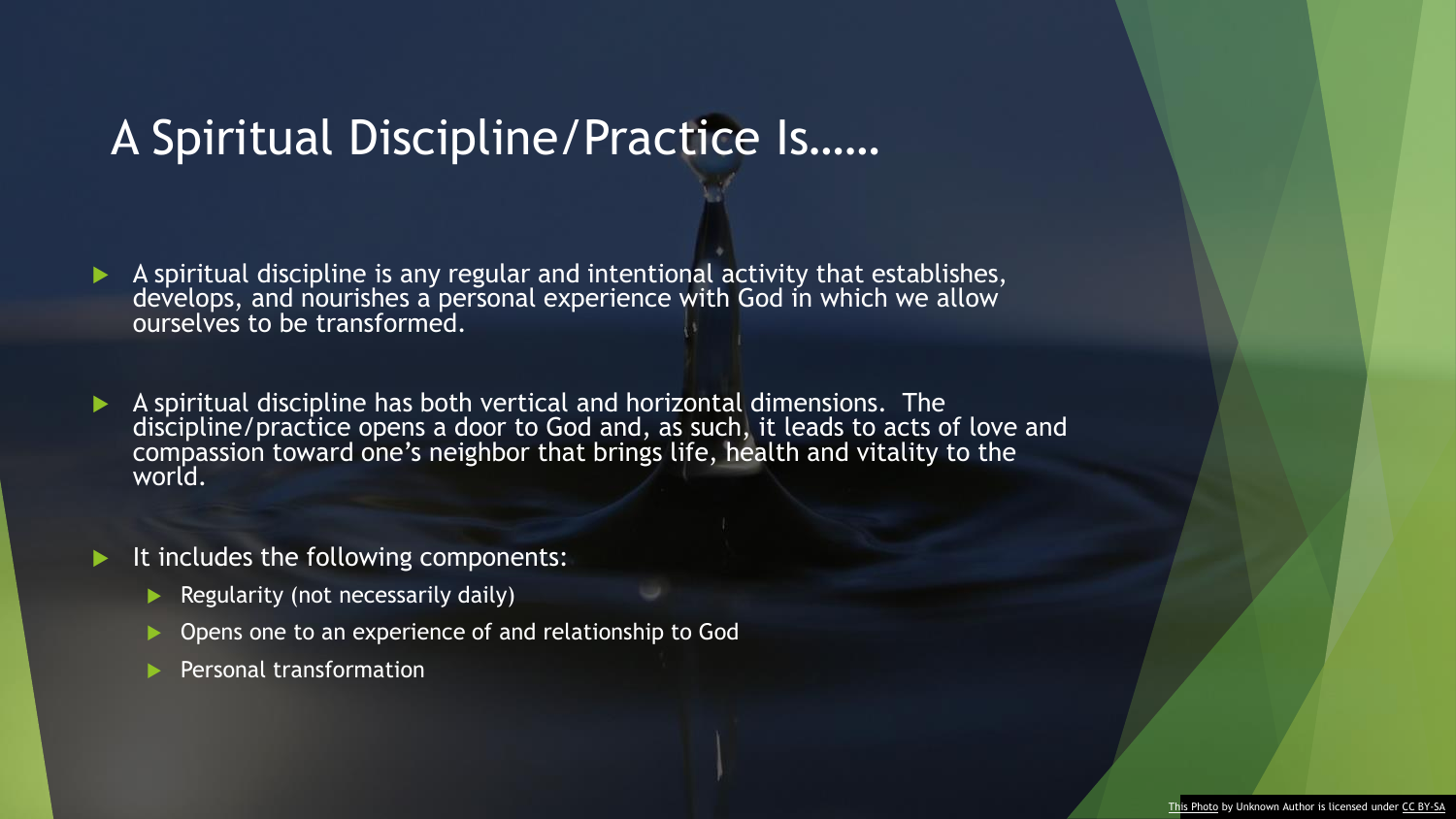### A Spiritual Practice Is…..

 **It is regular**: a practice is something that has become part of one's life, as regular as brushing your teeth, taking the dog for a walk. Developing such a regular habit sometimes takes perseverance, determination and good humor. Many of us get excited about a new practice, start it, then start slipping. Like changing one's eating habits! It gets easier when we see the practice as comfortable, helpful, beneficial. If you want to establish a spiritual practice, experiment with something you think you can become comfortable with. Return to it even if you slip for a while. Modify it until you think it is right for you.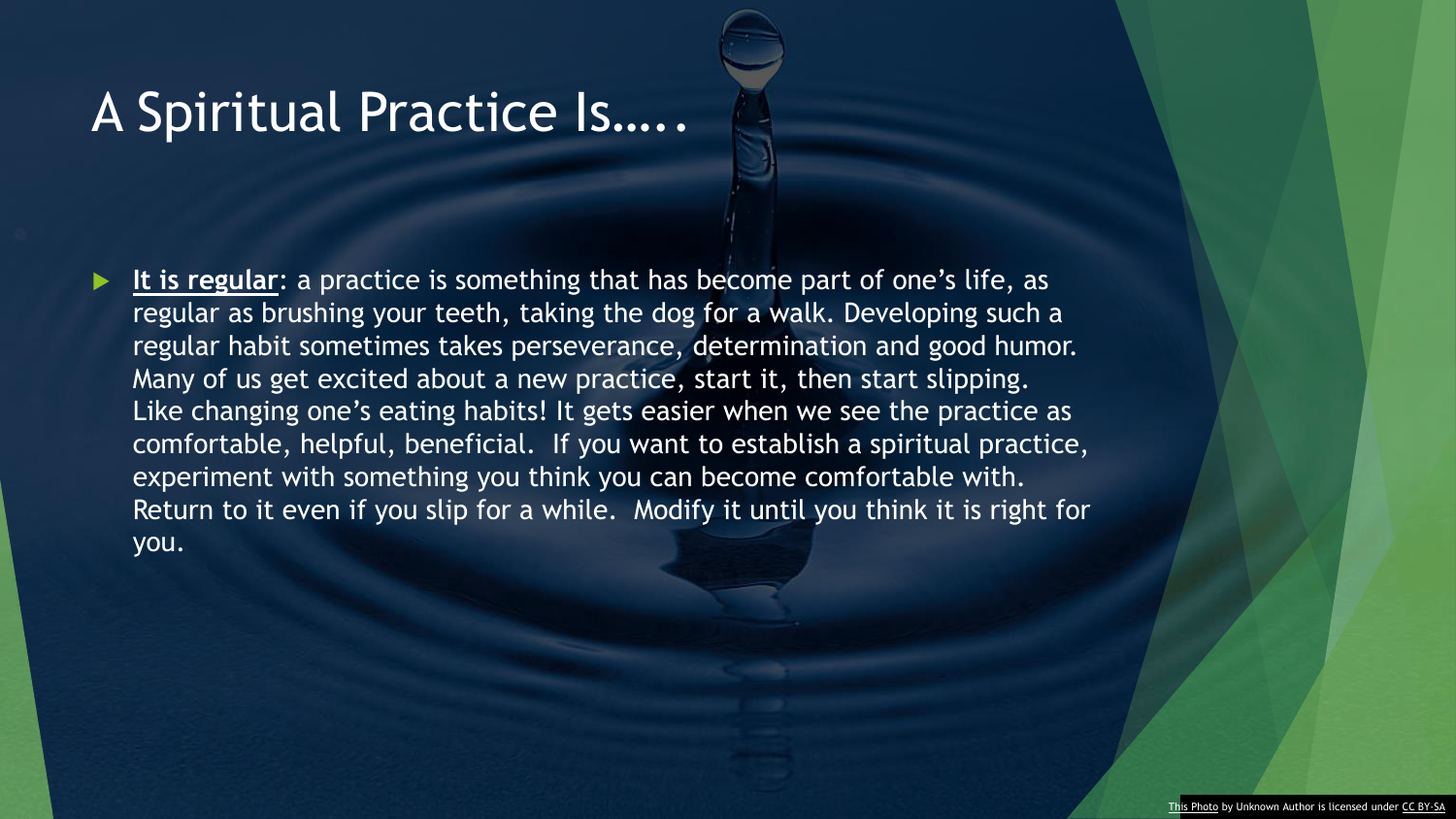### A Spiritual Practice…….

**Establishes, develops and nourishes a personal experience of God**: for Christians, spiritual practice is not about developing greater inner peace or about any of the other goals one might read about in "how to" books. Spiritual practice is what one intentionally and regularly engages in because one wishes to have a deepen ed experience with God, the Transcendent, Jesus, the Christ, the Spirit.

The key word here is "experience": each of us will come to experience God in a unique way. Within the practice one is more open to how and where God enters one's life, and to what God is seeking for you in your life.

*Simply 'doing it' doesn't guarantee a deeper relationship. Intent, authenticity and honest are needed, among other personal commitments.* However, feelings ARE NOT one of them. We may or may not 'feel' our relationship. We trust God is pleased with our attempts and can use them to build that relationship (Merton)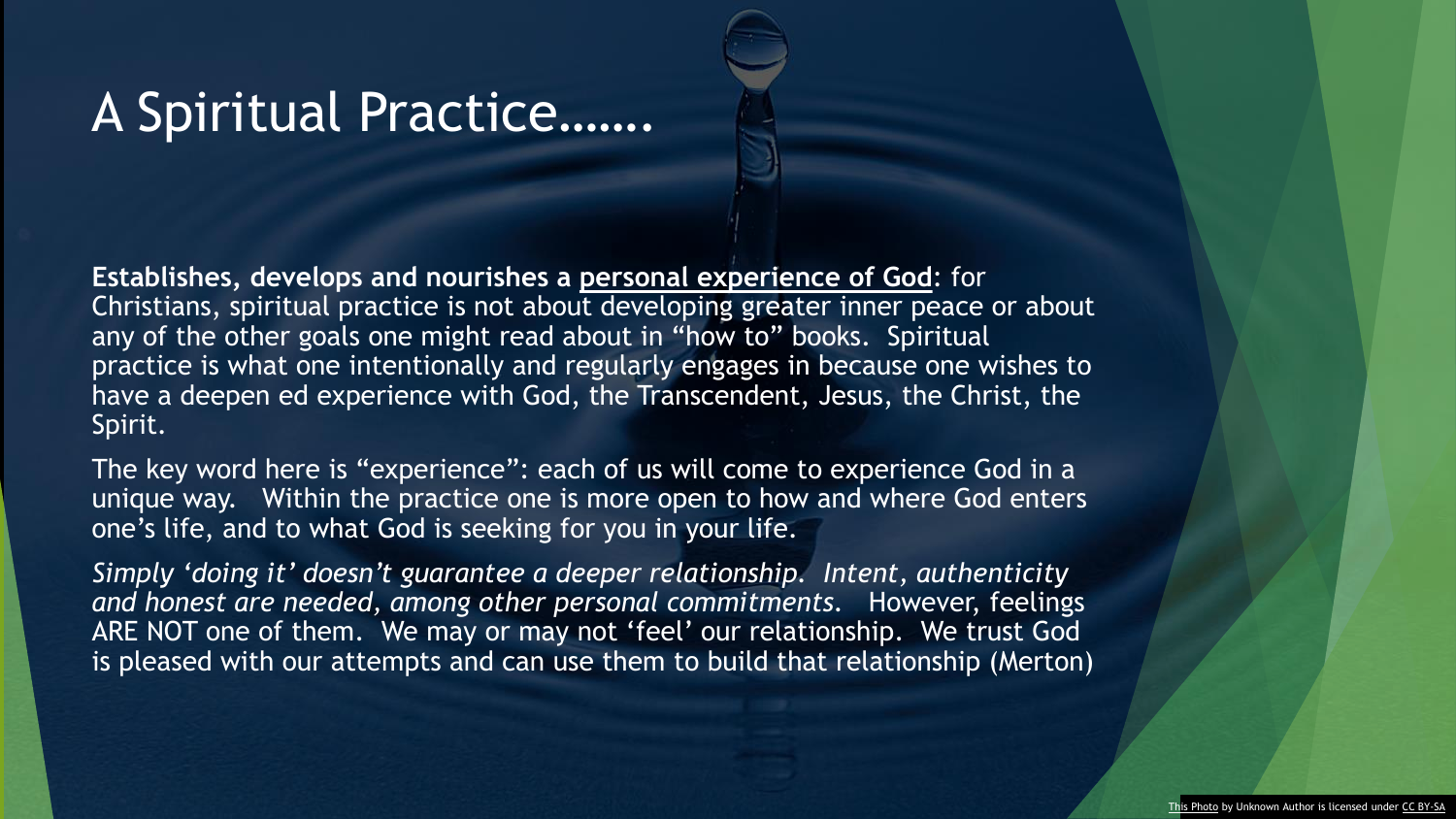### A Spiritual Practice Is…..

**A means of personal transformation**. Humans are creatures of habit. Look at where you sit every Sunday in the sanctuary. Habits and routine are part of our life for many reasons. Sometimes we become dissatisfied with our routines, wonder if there isn't something more, want to explore, experiment. 'Practices' are away that can occur. If you are happy just the way you are; if you are afraid of what might happen if you were transformed, then spiritual practices are not for you.

One enters regular, intentional spiritual practices so the God one experiences in relationship might gradually transform us into who we are called to be.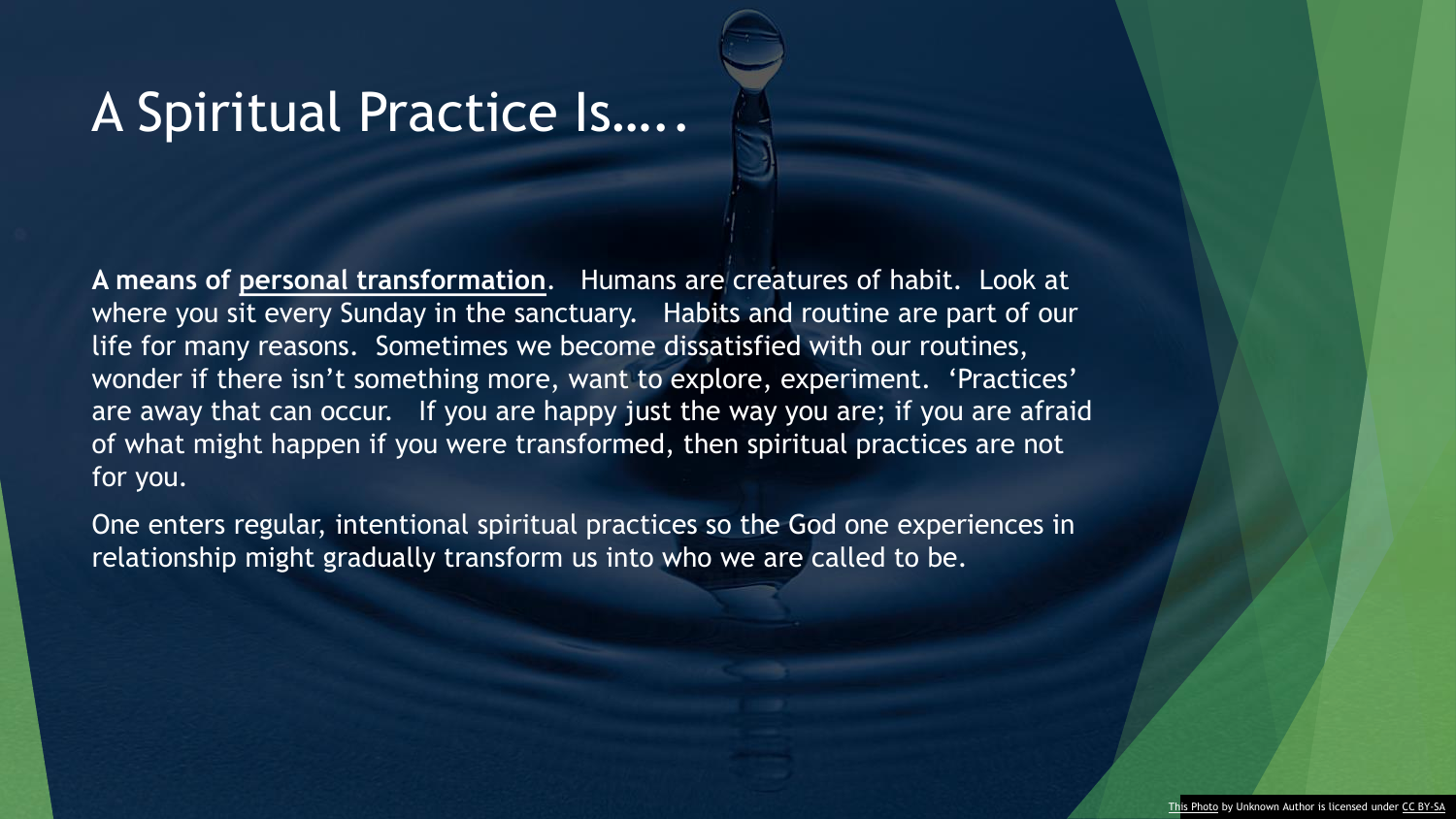### Let's think of some spiritual 'practices'?

Where did they come from and who defined them?

- Honoring the Body
- Hospitality
- Household Economics
- **Keeping Sabbath**
- **Discernment**
- **Shaping Communities**
- **Forgiveness**
- $\blacktriangleright$  Healing
- Dying Well
- Singing
- Humility
- **Service**
- Stewardship
- Worship
- 'Sacrament of Loss'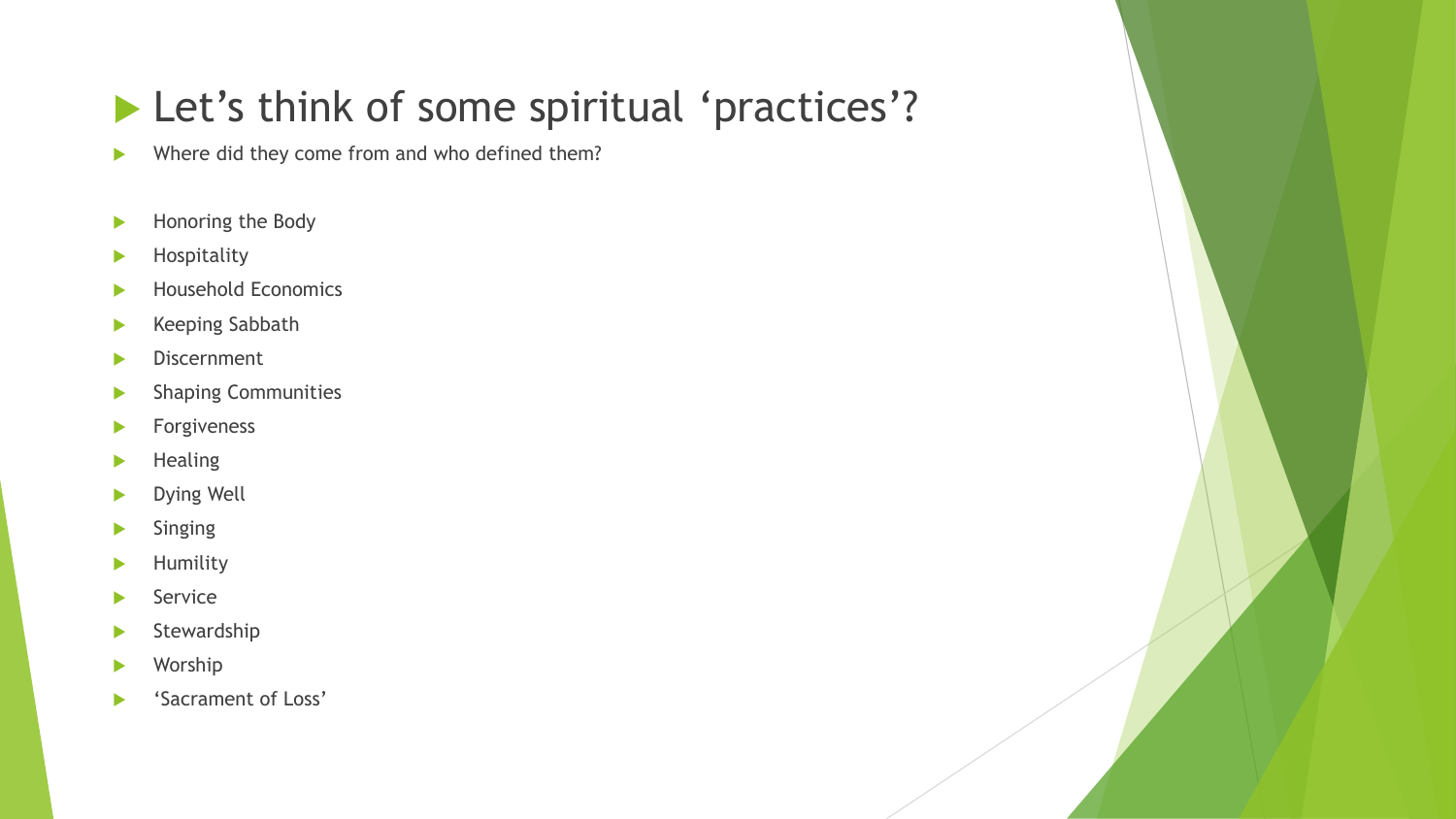# Spiritual Gifts and Practice of Stewardship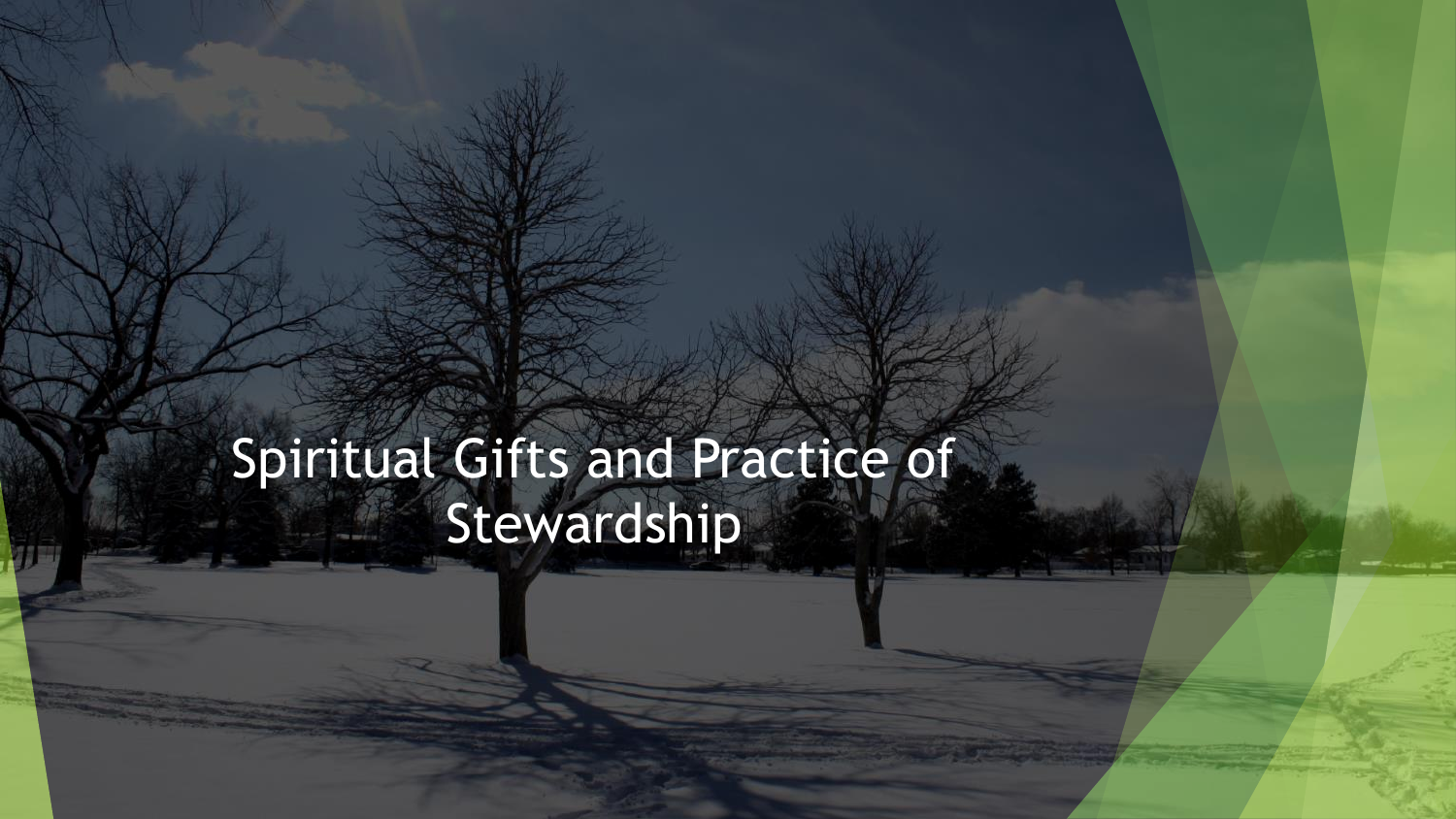# DISCIPLE = STEWARD

- Jesus' call to faith and discipleship (faithful living) effects all of a person's being and life.
- Some Biblical illustrations:

The 'almost' two: Matthew 8:18ff "holes and the dead"

Rich young man: Matthew 19:16ff "Oop\$"

Feeding the crowds

Taxes to Caesar

The Widow's Offering

Love for enemies

The Samaritan

Others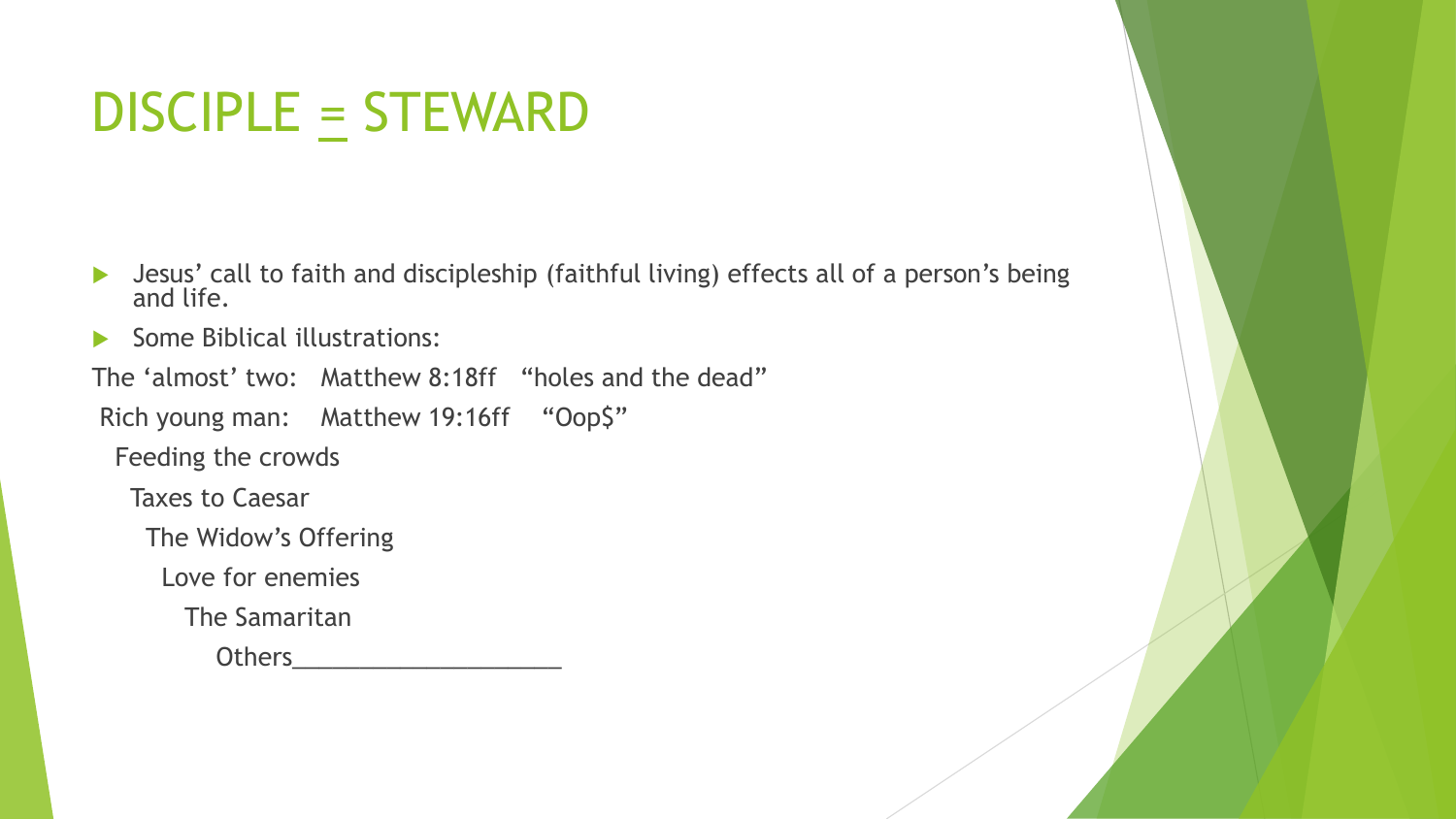# **Spiritual Practice of Stewardship**

Calls for:

**Appreciativeness** 

**Connection** 

**Compassion** 

**Distributing God's resources**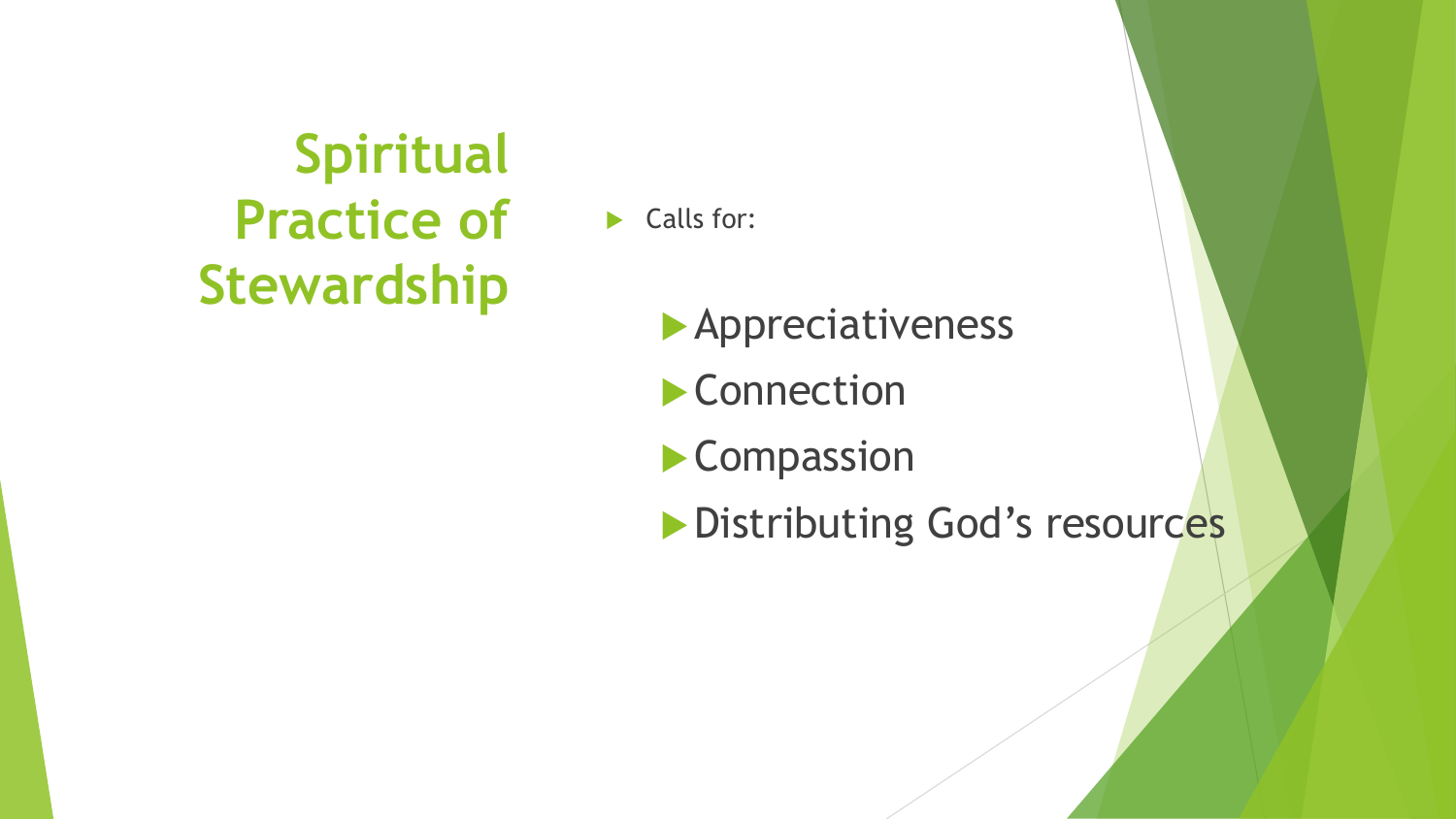## Spiritual Gift of Stewardship

**APPRECIATIVENESS:** One has to see, appreciate and acknowledge all that one has, without comparison, as a gift for which we are always thankful. The problem often comes with comparison with others and with the definition of 'enough'. The nagging societal question posed each day to us is, Do you have 'enough'? Appreciativeness for all that we have, expressed each moment, the old 'attitude of gratitude', is crucial. If you don't see it as gift, it isn't!

**CONNECTION:** We also need to see, appreciate and acknowledge the 'other' (a theological term for all other people). This is Jesus' message – love others as we love ourselves. This has been especially present command since The Tree of Life. Seeing and feeling 'others', their joy and pain, trust and fear, gifts and needs – walking in their shoes, living under their tent. If we have no connection with the other, is that other person really there?? And if they aren't there then there is no need to walk with them. What gifts did the Tress of Life bring to our awareness?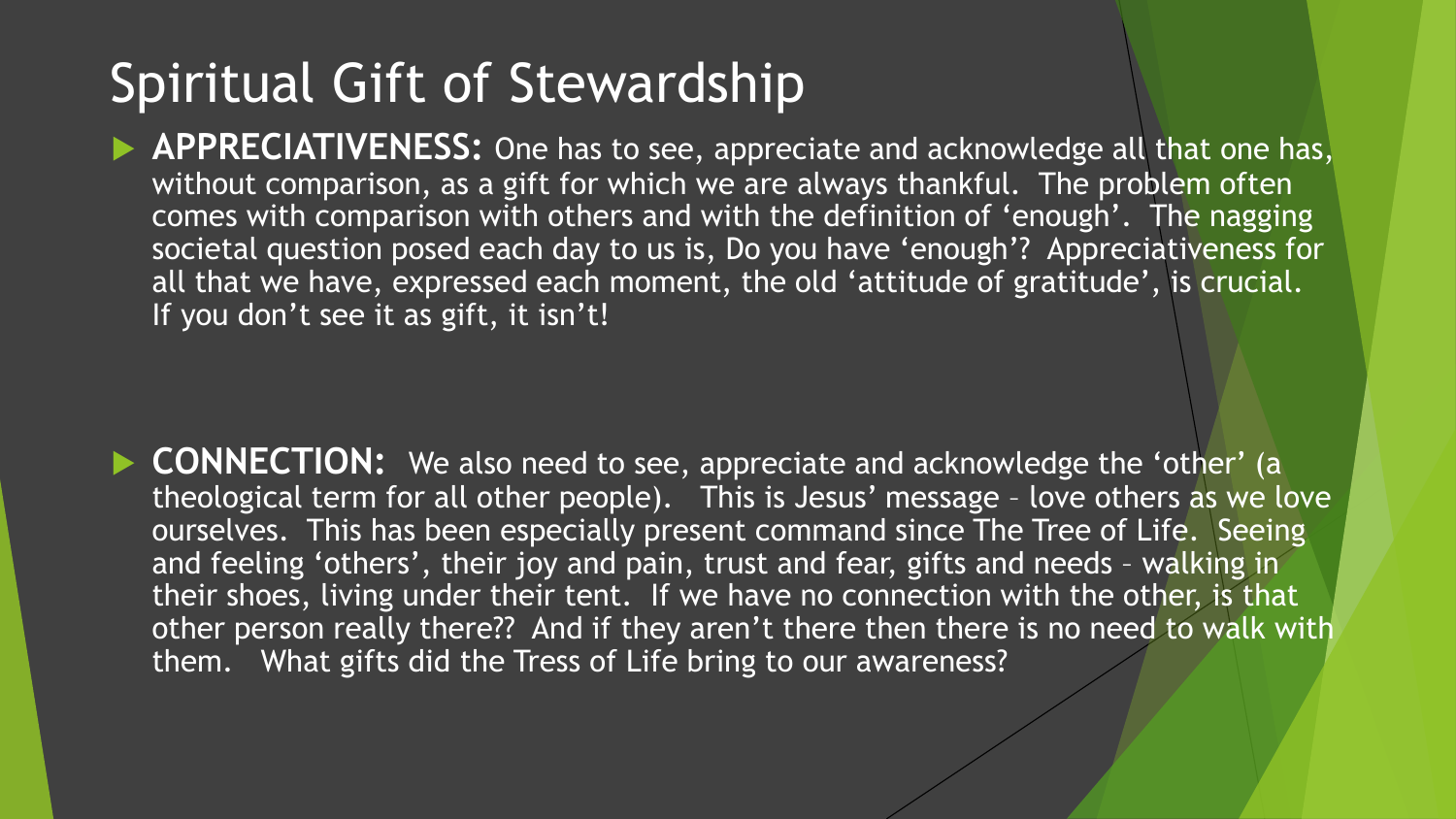▶ COMPASSION: Connection with others allows to care for them specifically rather than generally, and in a way that helps and heals, not that harms. In a compassion connection we cry with them, feel their pain, understand their hunger, …..

DISTRIBUTING GOD'S RESOURCES: Which brings us to distribution of all of God's resources – which go beyond time, talent and treasure and includes love, compassion, desire for peace, urgency to establish justice, quest for unity, care for creation,…..

▶ You will notice that I've said little about your wallet, even though Jesus has more to say on money than any other topic!! We are talking about being stewards – of all.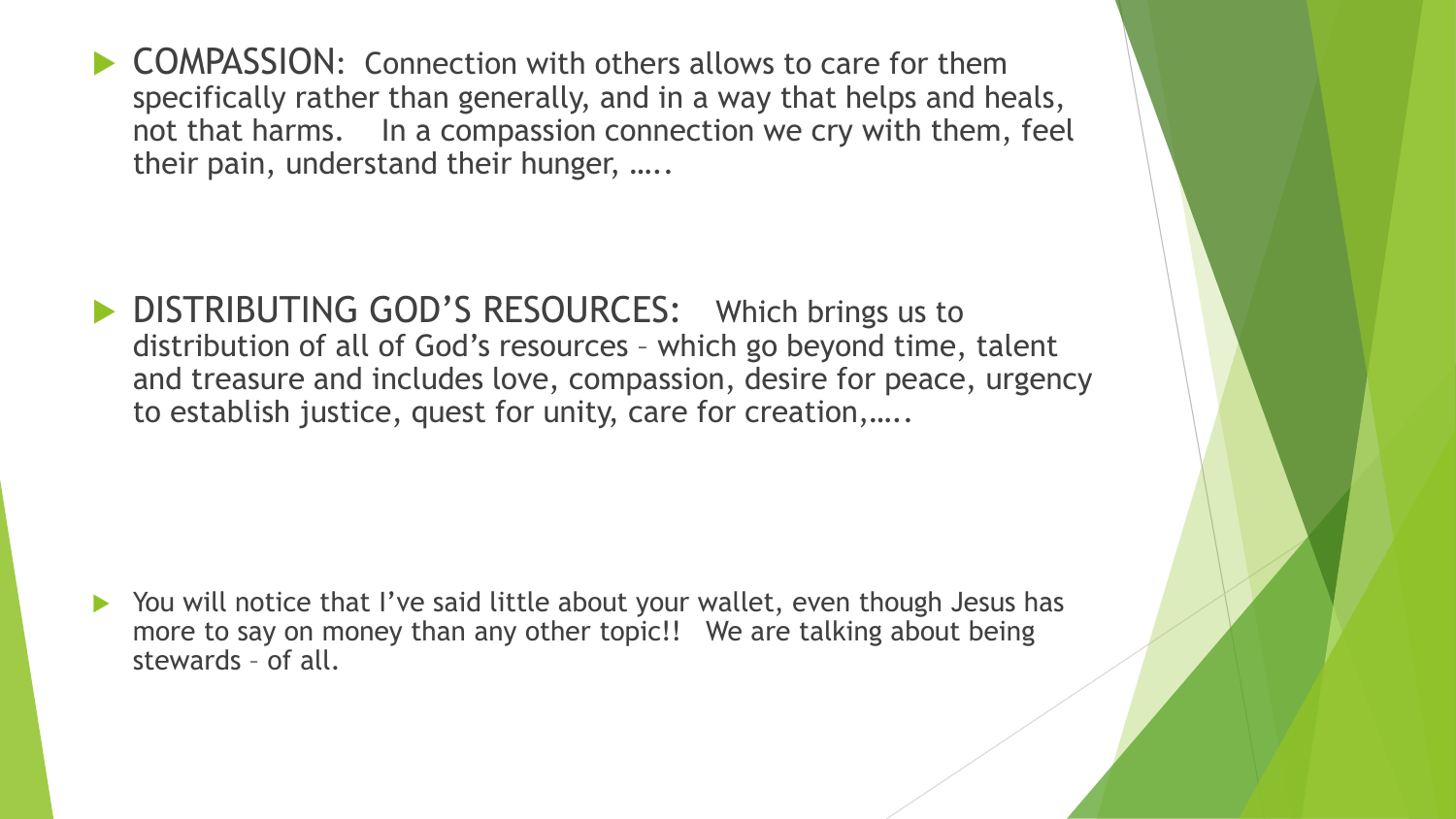Living Stewardship-A Spiritual Practice

Things you might consider trying (or continue)

- **Focus** on how gracious and generous God has been with you. Acknowledge that generosity.
- **Take time** to give thanks for all you have both pain and pleasure - for God is in both and from both you can grow and become a blessing to other
- **Begin** a new 'habit/practice', IE: prayer, change a routine, learn about specific areas in community, share a resource you have guarded, join an environmental group, work with immigrants, join PRISM,….
- **Keep** a journal, reflect on that practice with another, find an accountability partner.
- **Release** negative images and thoughts that you have about 'enough'.
- **Be mindful** of times and ways you seek to control things and relax into the grace of God

 $\blacktriangleright$   $\hspace{0.1cm}$   $\hspace{0.1cm}$   $\hspace{0.1cm}$   $\hspace{0.1cm}$   $\hspace{0.1cm}$   $\hspace{0.1cm}$   $\hspace{0.1cm}$   $\hspace{0.1cm}$   $\hspace{0.1cm}$   $\hspace{0.1cm}$   $\hspace{0.1cm}$   $\hspace{0.1cm}$   $\hspace{0.1cm}$   $\hspace{0.1cm}$   $\hspace{0.1cm}$   $\hspace{0.1cm}$   $\hspace{0.1cm}$   $\hspace{0.1cm$ 

 $\blacktriangleright$   $\hspace{0.1cm}$   $\hspace{0.1cm}$   $\hspace{0.1cm}$   $\hspace{0.1cm}$   $\hspace{0.1cm}$   $\hspace{0.1cm}$   $\hspace{0.1cm}$   $\hspace{0.1cm}$   $\hspace{0.1cm}$   $\hspace{0.1cm}$   $\hspace{0.1cm}$   $\hspace{0.1cm}$   $\hspace{0.1cm}$   $\hspace{0.1cm}$   $\hspace{0.1cm}$   $\hspace{0.1cm}$   $\hspace{0.1cm}$   $\hspace{0.1cm$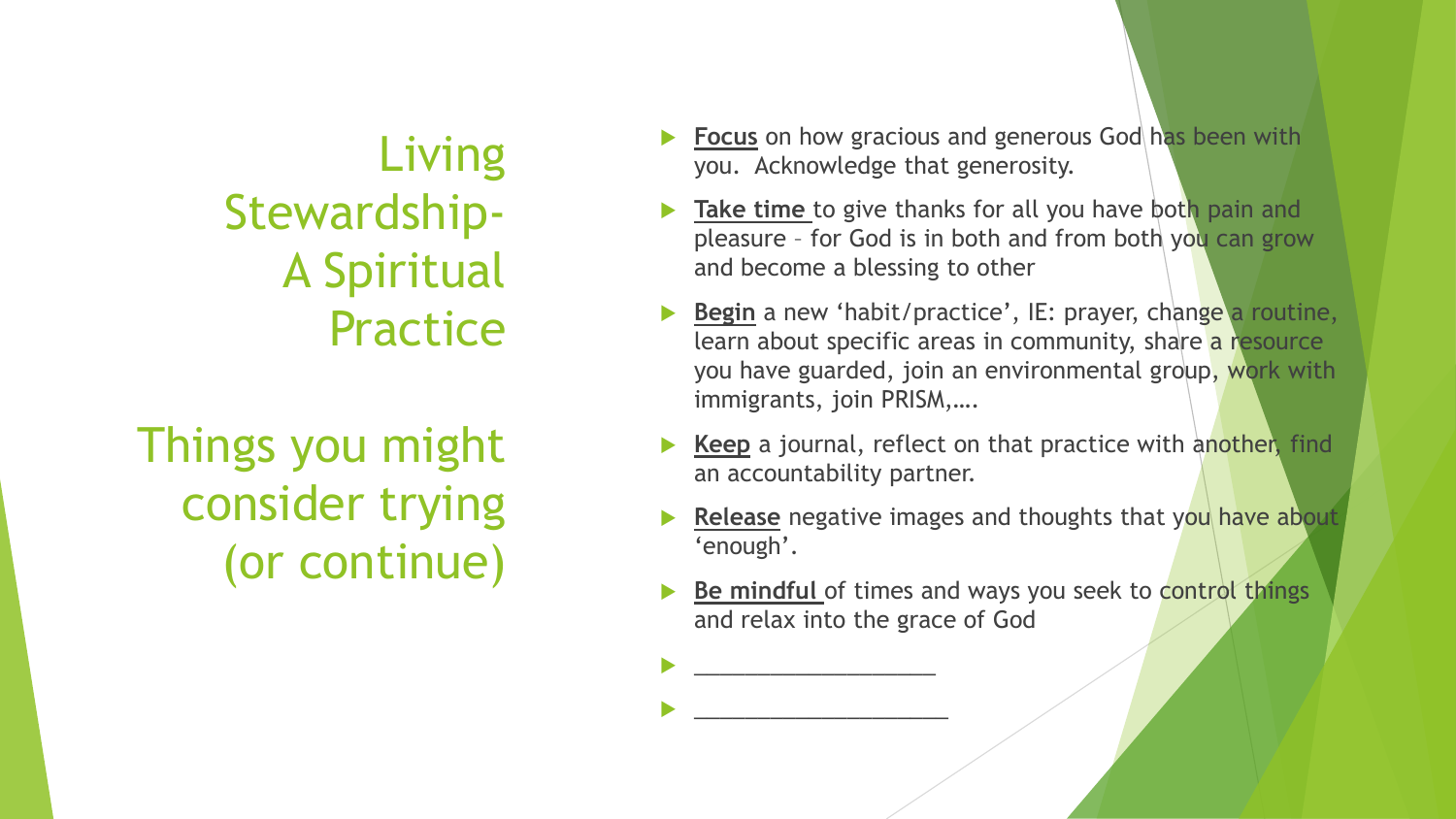## WHAT ABOUT MONEY – THIS IS ABOUT STEWARDSHIP AND I THOUGHT THAT WAS **MONEY**

One way to measure growth:

Establish a 'growth' habit – a measurable increase in time volunteering, learning, prayer or giving… (time study)

Another way to measure growth:

Increase knowledge, understanding and familiarity. Studies on poverty, conversation with immigrant, attendance at meetings, go to a SMF Pub Talk, lead a small group on peace and unity, or parenting, mentor a youth or new member, ….

Yet another way:

Establish an 'accountability partner'. Some trusted person who can question, prod, reflect, share on your faith and life. Confidential.